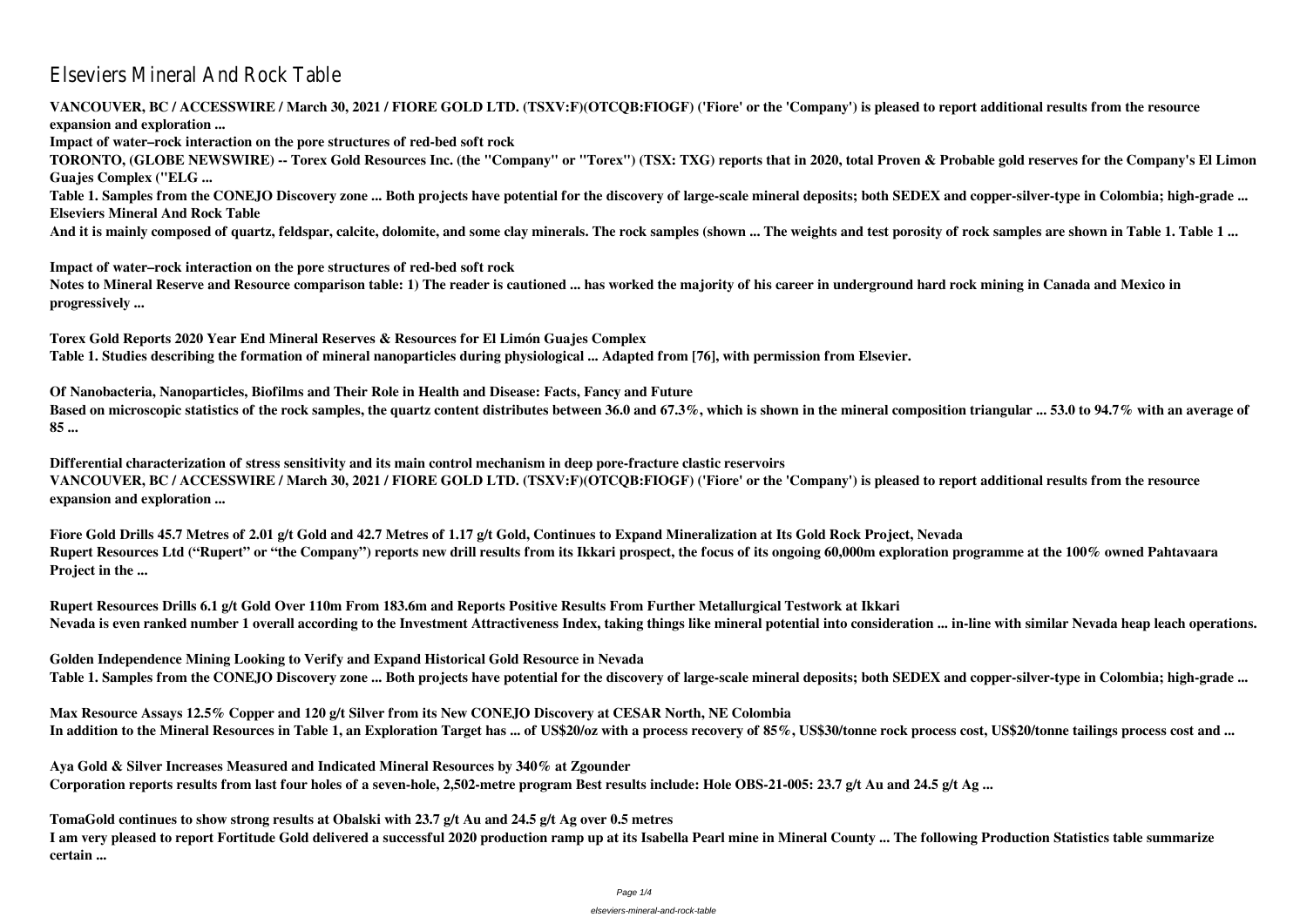**Fortitude Gold Reports 2020 Net Income of \$0.48 per Share, \$27.8 Million Cash, and 2021 Production Outlook Owner or controller of interests and short positions disclosed, if different from 1(a): The naming of nominee or vehicle co ...**

**Samson Rock Capital LLP - Form 8.3 - Kaz Minerals Plc Pink Himalayan Salt is a type of rock salt that is found ... It is chemically similar to table salt which has 98 percent sodium chloride. It also has trace minerals like potassium, magnesium ...**

**Pink Himalayan Salt: Usages, health benefits and the risk factor of this rock salt Mineralized sections for borehole LADD009 are summarised in the table ... the total rock in places. The objective of the current drilling program at Adumbi is to outline additional mineral ...**

**Deepest Hole Drilled at Loncor's Adumbi Deposit Intersects Significant Widths and Grades in Multiple Gold Zones Highlights:All six holes reported intercept gold-mineralized quartz vein and breccia structures.Best intercept in hole GC20-16 yields 34.8 g/t Au over 1.8m quartz vein including 86.6 g/t Au over 0.6m ...**

**Stratabound Minerals Corp.: Stratabound Reports 10.51 g/t Au over 6.8m at Golden Culvert, Yukon Territory, Including 34.8 g/t Au over 1.8m Highlights (Eagle Mountain deposit): Ounce Hill: Results for nine (9) core holes totalling 651 metres (Table 1 ... continued into the underlying fresh rock by 22.5 metres with a grade of 2.69 ...**

In addition to the Mineral Resources in Table 1, an Exploration Target has ... of US\$20/oz with a process recovery of 85%, US\$30/tonne rock process cost, US\$20/tonne tailings process cost and ... Nevada is even ranked number 1 overall according to the Investment Attractiveness Index, taking things like mineral potential into consideration ... in-line with similar Nevada heap leach operations.

**Goldsource Mines Inc.: Goldsource Drilling in Ounce Hill Area at Eagle Mountain Intercepts 51 metres (44 m ETW) Grading 2.02 gpt Gold from Surface The laterite layer forms an unconfined aquifer, or the water table ... the source of the mineral is the source of the storage of water. The porous rock and the ore are like little vessels that ...**

### **In Goa, mining has made a once water-rich village dependent on tankers**

**TORONTO, (GLOBE NEWSWIRE) -- Torex Gold Resources Inc. (the "Company" or "Torex") (TSX: TXG) reports that in 2020, total Proven & Probable gold reserves for the Company's El Limon Guajes Complex ("ELG ...**

Of Nanobacteria, Nanoparticles, Biofilms and Their Role in Health and Disease: Facts, Fancy and Future

Elseviers Mineral And Rock Table

#### **Max Resource Assays 12.5% Copper and 120 g/t Silver from its New CONEJO Discovery at CESAR North, NE Colombia Aya Gold & Silver Increases Measured and Indicated Mineral Resources by 340% at Zgounder Elseviers Mineral And Rock Table**

And it is mainly composed of quartz, feldspar, calcite, dolomite, and some clay minerals. The rock samples (shown ... The weights and test porosity of rock samples are shown in Table 1. Table 1 ...

### **Impact of water–rock interaction on the pore structures of red-bed soft rock**

Notes to Mineral Reserve and Resource comparison table: 1) The reader is cautioned ... has worked the majority of his career in underground hard rock mining in Canada and Mexico in progressively ...

### **Torex Gold Reports 2020 Year End Mineral Reserves & Resources for El Limón Guajes Complex**

Table 1. Studies describing the formation of mineral nanoparticles during physiological ... Adapted from [76], with permission from Elsevier.

### **Of Nanobacteria, Nanoparticles, Biofilms and Their Role in Health and Disease: Facts, Fancy and Future**

Based on microscopic statistics of the rock samples, the quartz content distributes between 36.0 and 67.3%, which is shown in the mineral composition triangular ... 53.0 to 94.7% with an average of 85 ...

### **Differential characterization of stress sensitivity and its main control mechanism in deep pore-fracture clastic reservoirs**

VANCOUVER, BC / ACCESSWIRE / March 30, 2021 / FIORE GOLD LTD. (TSXV:F)(OTCQB:FIOGF) ('Fiore' or the 'Company') is pleased to report additional results from the resource expansion and exploration

...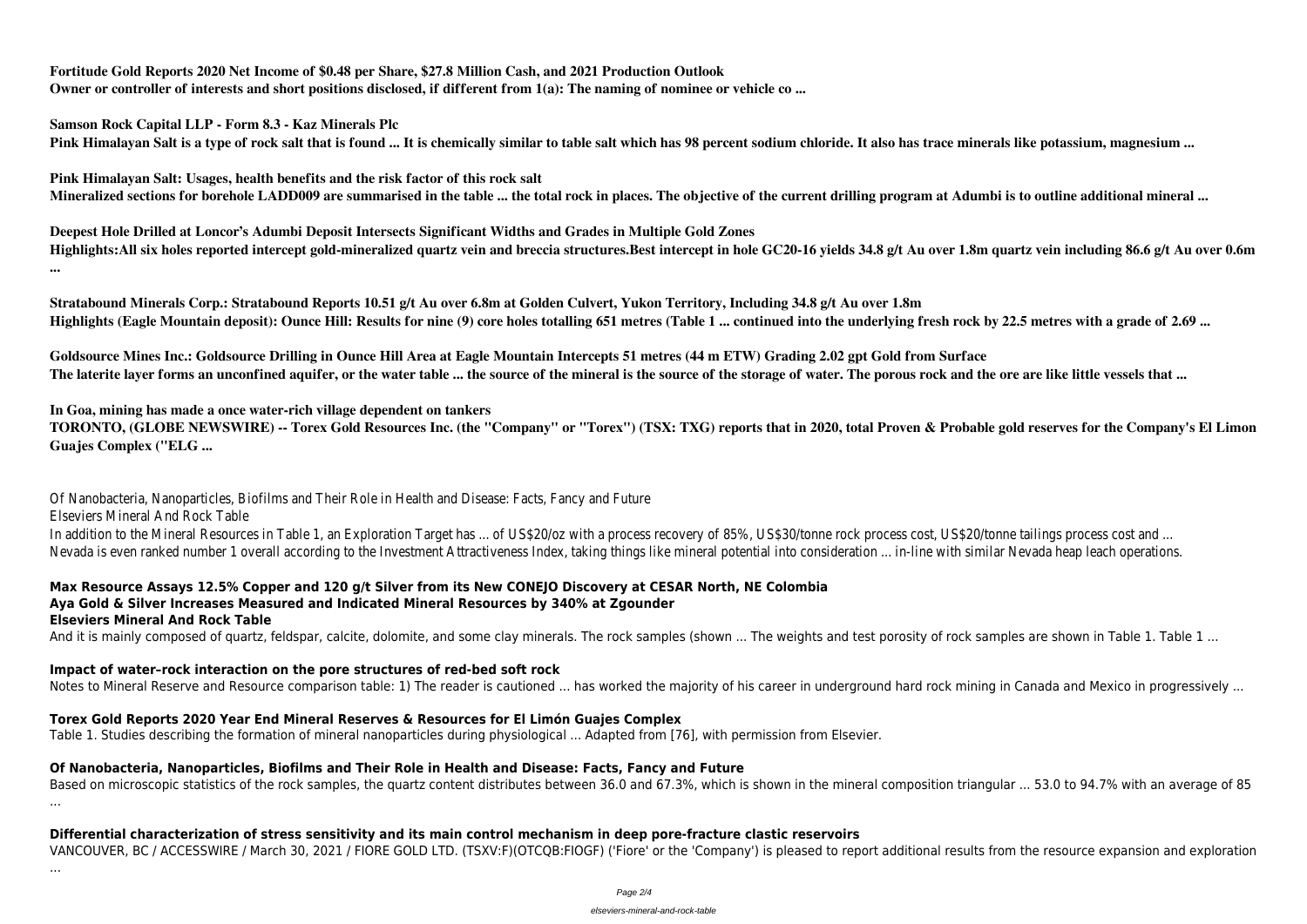**Fiore Gold Drills 45.7 Metres of 2.01 g/t Gold and 42.7 Metres of 1.17 g/t Gold, Continues to Expand Mineralization at Its Gold Rock Project, Nevada** Rupert Resources Ltd ("Rupert" or "the Company") reports new drill results from its Ikkari prospect, the focus of its ongoing 60,000m exploration programme at the 100% owned Pahtavaara Project in the ...

**Rupert Resources Drills 6.1 g/t Gold Over 110m From 183.6m and Reports Positive Results From Further Metallurgical Testwork at Ikkari** Nevada is even ranked number 1 overall according to the Investment Attractiveness Index, taking things like mineral potential into consideration ... in-line with similar Nevada heap leach operations.

#### **Golden Independence Mining Looking to Verify and Expand Historical Gold Resource in Nevada**

Table 1. Samples from the CONEJO Discovery zone ... Both projects have potential for the discovery of large-scale mineral deposits; both SEDEX and copper-silver-type in Colombia; high-grade ...

#### **Max Resource Assays 12.5% Copper and 120 g/t Silver from its New CONEJO Discovery at CESAR North, NE Colombia**

In addition to the Mineral Resources in Table 1, an Exploration Target has ... of US\$20/oz with a process recovery of 85%, US\$30/tonne rock process cost, US\$20/tonne tailings process cost and ...

#### **Aya Gold & Silver Increases Measured and Indicated Mineral Resources by 340% at Zgounder**

Corporation reports results from last four holes of a seven-hole, 2,502-metre program Best results include: Hole OBS-21-005: 23.7 g/t Au and 24.5 g/t Ag ...

#### **TomaGold continues to show strong results at Obalski with 23.7 g/t Au and 24.5 g/t Ag over 0.5 metres**

I am very pleased to report Fortitude Gold delivered a successful 2020 production ramp up at its Isabella Pearl mine in Mineral County ... The following Production Statistics table summarize certain ...

#### **Fortitude Gold Reports 2020 Net Income of \$0.48 per Share, \$27.8 Million Cash, and 2021 Production Outlook**

Owner or controller of interests and short positions disclosed, if different from 1(a): The naming of nominee or vehicle co ...

Corporation reports results from last four holes of a seven-hole, 2,502-metre program Best results include: Hole OBS-21-005: 23.7 g/t Au and 24.5 g/t Ag ... Notes to Mineral Reserve and Resource comparison table: 1) The reader is cautioned ... has worked the majority of his career in underground hard rock mining in Canada and Mexico in progressively ... And it is mainly composed of quartz, feldspar, calcite, dolomite, and some clay minerals. The rock samples (shown ... The weights and test porosity of rock samples are shown in Table 1. Table 1 ...

#### **Samson Rock Capital LLP - Form 8.3 - Kaz Minerals Plc**

Pink Himalayan Salt is a type of rock salt that is found ... It is chemically similar to table salt which has 98 percent sodium chloride. It also has trace minerals like potassium, magnesium ...

#### **Pink Himalayan Salt: Usages, health benefits and the risk factor of this rock salt**

Mineralized sections for borehole LADD009 are summarised in the table ... the total rock in places. The objective of the current drilling program at Adumbi is to outline additional mineral ...

#### **Deepest Hole Drilled at Loncor's Adumbi Deposit Intersects Significant Widths and Grades in Multiple Gold Zones**

Highlights:All six holes reported intercept gold-mineralized quartz vein and breccia structures.Best intercept in hole GC20-16 yields 34.8 g/t Au over 1.8m quartz vein including 86.6 g/t Au over 0.6m ...

**Stratabound Minerals Corp.: Stratabound Reports 10.51 g/t Au over 6.8m at Golden Culvert, Yukon Territory, Including 34.8 g/t Au over 1.8m**

Highlights (Eagle Mountain deposit): Ounce Hill: Results for nine (9) core holes totalling 651 metres (Table 1 ... continued into the underlying fresh rock by 22.5 metres with a grade of 2.69 ...

## **Goldsource Mines Inc.: Goldsource Drilling in Ounce Hill Area at Eagle Mountain Intercepts 51 metres (44 m ETW) Grading 2.02 gpt Gold from Surface**

The laterite layer forms an unconfined aquifer, or the water table ... the source of the mineral is the source of the storage of water. The porous rock and the ore are like little vessels that ...

#### **In Goa, mining has made a once water-rich village dependent on tankers**

TORONTO, (GLOBE NEWSWIRE) -- Torex Gold Resources Inc. (the "Company" or "Torex") (TSX: TXG) reports that in 2020, total Proven & Probable gold reserves for the Company's El Limon Guajes Complex ("ELG ...

Highlights:All six holes reported intercept gold-mineralized quartz vein and breccia structures.Best intercept in hole GC20-16 yields 34.8 g/t Au over 1.8m quartz vein including 86.6 g/t Au over 0.6m ...

*Pink Himalayan Salt is a type of rock salt that is found ... It is chemically similar to table salt which has 98 percent sodium chloride. It also has trace minerals like potassium, magnesium ...* Page 3/4